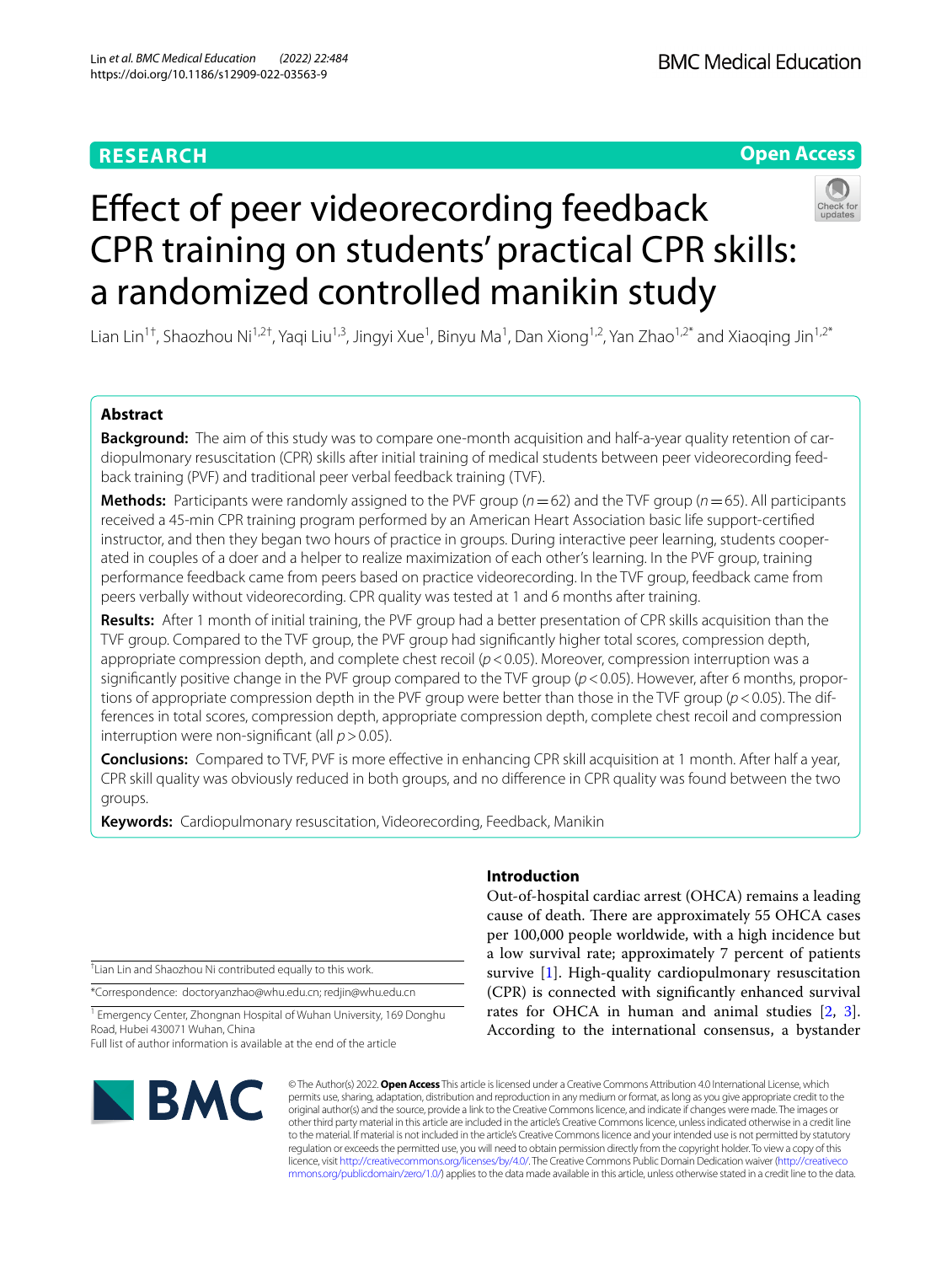who has received CPR training is the most signifcant element to rescue a patient with sudden cardiac arrest in an out-of-hospital setting [[4\]](#page-5-3).

An essential component of students' CPR training is feedback: students need to be able to distinguish what they did well or badly, what else they have to do, and so on. A systematic review identifed that feedback is an important feature of simulation-based medical education [\[5\]](#page-5-4). Feedback urges rethinking and encourages students to enhance their skills. During traditional CPR training, feedback is always transmitted verbally [[6\]](#page-5-5). However, there is a threat that when students focus on other subjects of the course, verbal feedback may be forgotten, because in most situations they are unlikely to have a chance to use their CPR skills soon after training. In recent years, videorecording has been used in CPR training as a technique for assessing CPR quality [\[7](#page-5-6)]. Videorecording is a helpful instrument for ofering feedback, as students can observe their own performance.

Several studies have proved that peer-led (students teaching their student peers) CPR training is an advantageous way to teach high-quality CPR [[8,](#page-5-7) [9\]](#page-5-8). Peer teaching can promote efective training by building smaller reciprocal groups with encouragement and enthusiasm among peers [\[10\]](#page-5-9). At the same time, peer feedback provides students with opportunities to learn from each other, which can stimulate students' interest in learning and improve the quality and efectiveness of training.

It would be beneficial to integrate videorecording and reciprocal peer learning feedback to optimize qualitative assessment of CPR performance. The purpose of this study was to compare the 1-month efect of training quality and 6 months retention ability of CPR skills between peer videorecording feedback training (PVF) and the traditional peer verbal feedback (TVF) method on manikins to develop a better way to acquire highquality CPR skill.

#### **Methods**

## **Participants and setting**

The ethics committee of Zhongnan Hospital of Wuhan University (Wuhan, Hubei, China) approved this study, and all participants provided written consent. All procedures were performed in accordance with relevant guidelines. The study was conducted between March 16, 2021 and September 10, 2021 at the Second Clinical School, Wuhan University (Wuhan, Hubei, China). Fourth-year medical students were enrolled in this study. Background information of participants including age, gender, weight, height, and body mass index (BMI) was recorded. All participants previously had no CPR training or experience. Participants with physical illness that might afect normal capacity for action were excluded, such as vertigo, pneumonia and fracture.

#### **Study design**

#### *Training program*

A 45-min CPR training program was performed by American Heart Association (AHA) basic life support-certifed instructors, which was in accordance with the 2020 AHA CPR guidelines. A 45-min CPR training program included the following: (1) Check responsiveness, yell for help, activate the emergency response system, make an emergency call for help, and send for an AED; (2) Check breathing and pulse for at least  $5 s$  and no more than  $10 s$ ; and  $(3)$  CPR instruction and practice. The training program included showing CPR rudimentary knowledge and skills with a PowerPoint exhibition (Microsoft Corporation, Redmond, WA, USA), playing video of single-rescuer CPR skills, and showing fundamental operations on manikins. All the instructors were informed about the grouping assignment, and they did not join in the grouping assignment.

#### *Group and CPR practice*

Students were randomly assigned to the PVF group  $(n=64)$  or the TVF group  $(n=65)$  using a card in a sealed envelope. If "P" was on the card in the envelope, the participants were assigned to the PVF group, while if "T" was on the card in the envelope, the participants were assigned to the TVF group. However, 2 participants in PVF group exculded due to their not having had time to complete the test. Students were allocated into pairs randomly. During interactive peer learning, students cooperated in couples of a doer and a helper. While a helper was directing, observing, and giving performance-related feedback based on the doer behavior during training, the doer was performing CPR. In the PVF group, one student was performing; meanwhile, the peer was shooting a video with a smartphone, and then they switched roles. Then, they watched their practice on their own phone and the peer also provide feedback based on the video. However, in the TVF group, training feedback information was transmitted to the peer only verbally. The two groups were distributed into diferent operation rooms, and practiced on adult Laerdal Resusci Anne QCPR torso manikins (Laerdal China Ltd., Hangzhou, China). All participants took CPR tests after 1 and 6 months of initial training. The tests were provided with a simulated scene of onlooking an adult collapse outside the hospital. The tests included five cycles of single-rescuer CPR in an imitated situation using QCPR manikins; each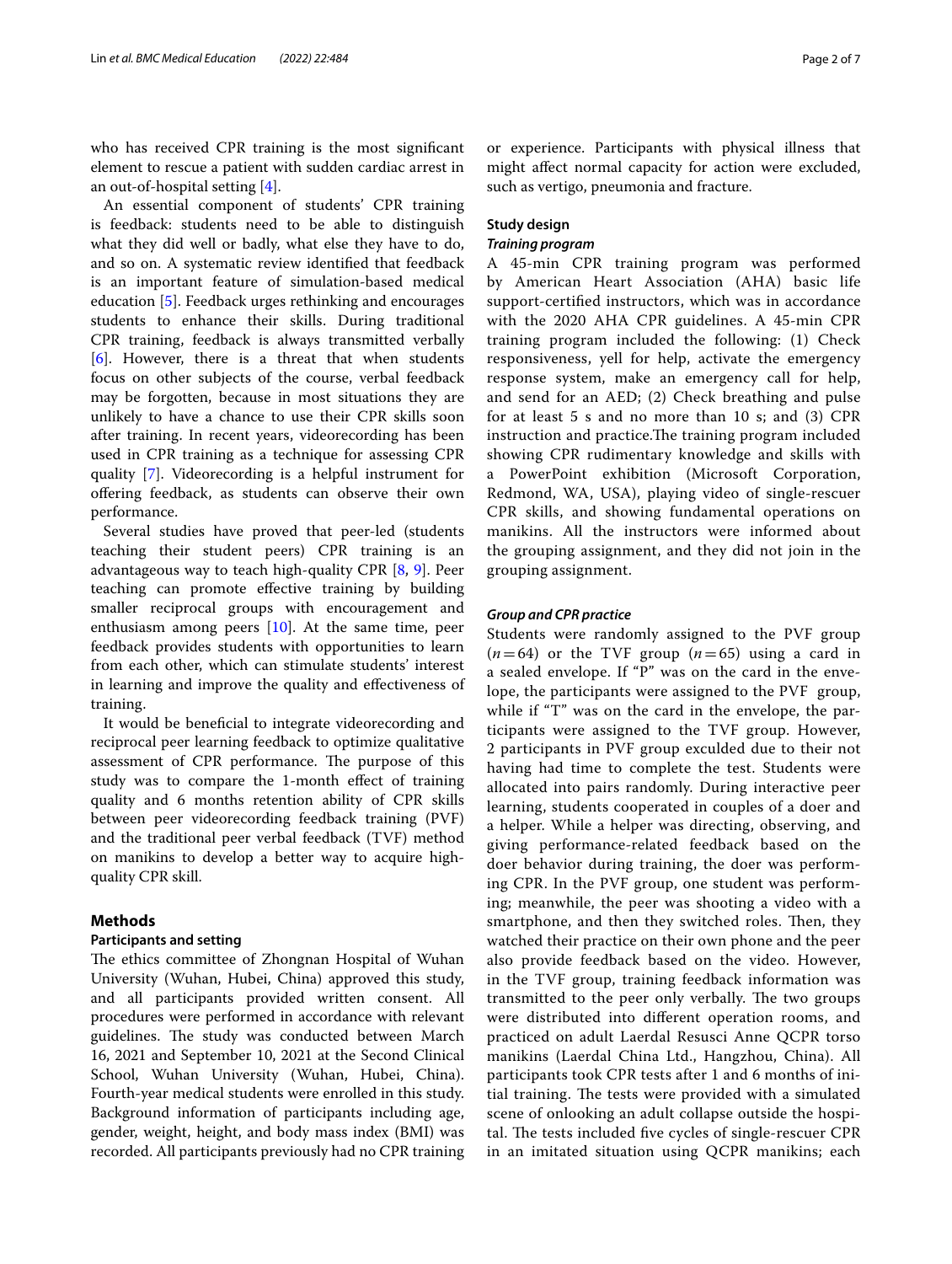<span id="page-2-0"></span>cycle of chest compressions: ventilation was 30:2. Study protocol was summarized in Fig. [1](#page-2-0).

# **Sample size calculation**

According to our preliminary trial, we estimated that PVF would result in 70% in correct compression depth proportion at 1 month after training. We calculated that it would require at least 64 participants in each group to detect the important difference of 20% in the correct compression depth proportion between PVF group (70%) and the TVF group (90%) with a power of

0.8, and a type I error of 0.05. Finally, 129 participants were included in the present study.

# **Outcome measures**

The Laerdal SimPad PLUS was linked to the QCPR manikin, and it mechanically recorded the following variables: total scores, chest compression (CC) rate, CC depth, the percentage of appropriate CC rate (100–120/ min), the percentage of appropriate depth (50–60 mm), proportion of complete chest recoil (%), proportion

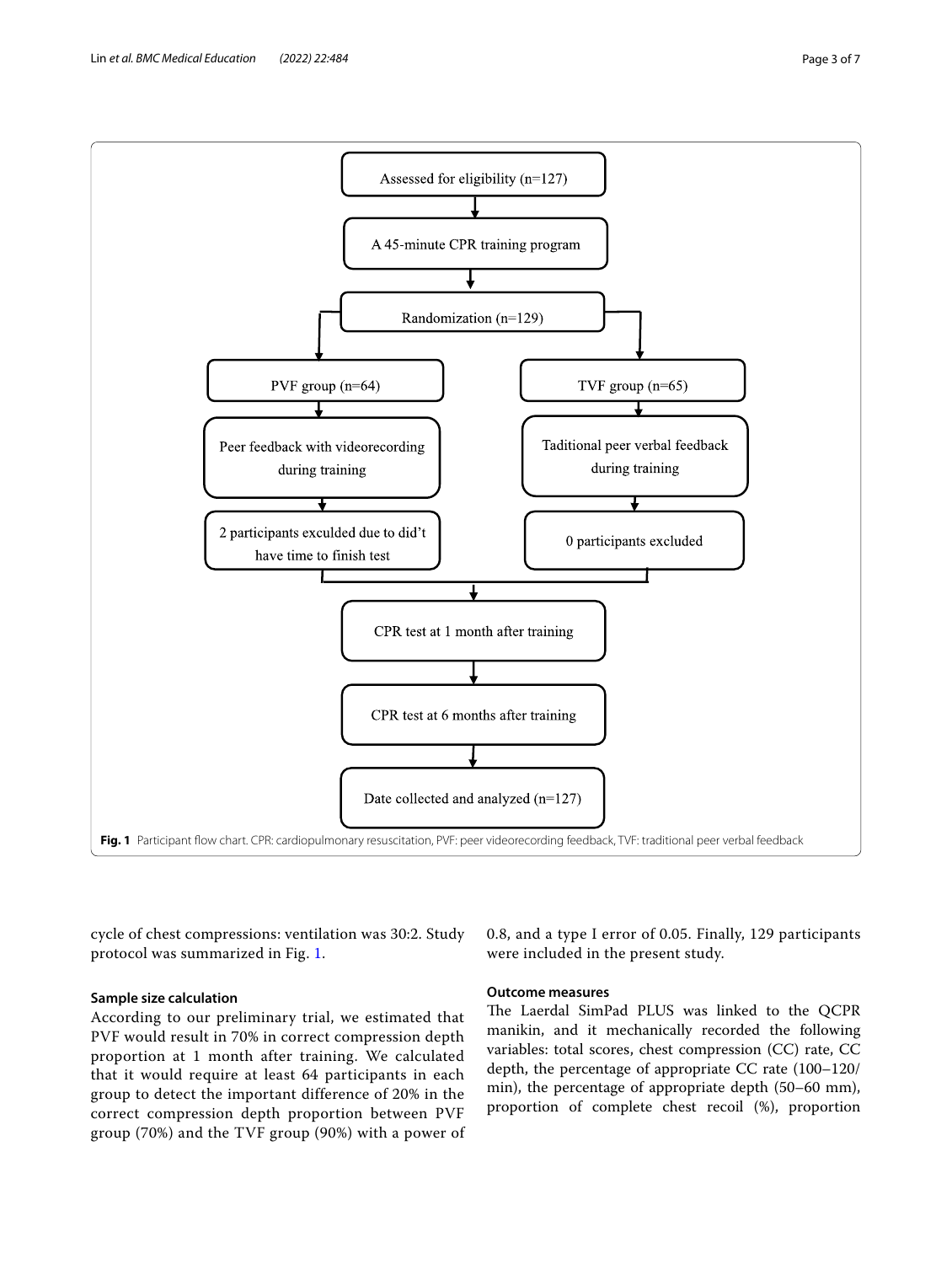of correct hand location position, mean percentage of ventilations with adequate volume, and CC interruption time. Participants' CPR performance total scores (range: 0–100) were generated from the SimPad system report. CPR skill was tested at 1 and 6 months after initial training. Appropriate CC depth, rate, correct hand location position, and complete chest recoil were confrmed according to the 2015 American Heart Association (AHA) guidelines.

#### **Statistical analysis**

Data were analyzed using commercial software (SPSS version 19, IBM Corporation, New York, USA). Data were expressed as the means $\pm$ SD, percentages, or numbers. Comparisons across groups were conducted using the chi-square test for categorical variables. Nonparametric continuous variables were analyzed by the Mann–Whitney U test, and parametric continuous variables were analyzed by Student's *t* test. Assessment of the distributions of the variables was conducted by Levene's test for homogeneity of variances. *P*<0.05 was considered signifcant.

#### **Results**

#### **Characteristics of participants**

The participant flow chart is shown in Fig. [1](#page-2-0). Among 127 participants, 65 were randomly assigned to the TVF group, and 62 were randomly assigned to the PVF group. No students were excluded before randomization because of health problems. The demographic characteristics of students in the two groups are summed up in Table [1;](#page-3-0) the percentage of females was 58% in the TVF group and 53% in the PVF group ( $p=0.55$ ). In addition, there were no statistical diferences in height, weight, or BMI between groups ( $p > 0.05$ ).

#### **CPR skill acquisition after 1 month**

The CPR performance after 1 month was retested, as shown in Table [2](#page-3-1). Compared to the TVF group, the PVF group had a signifcant improvement in total scores (TVF vs PVF: 69.6±21.4 vs 81.2±16.0, *p*=0.001). In the PVF

<span id="page-3-0"></span>

|  |  |  |  | Table 1 Characteristics of participants |
|--|--|--|--|-----------------------------------------|
|--|--|--|--|-----------------------------------------|

| PVF ( $n = 62$ ) | р     |
|------------------|-------|
|                  |       |
| 29(47%)          | 0.556 |
| 33(53%)          |       |
| $166.0 \pm 7.7$  | 0.719 |
| $59 + 10$        | 0.446 |
| $71.0 + 2.4$     | 0.446 |
|                  |       |

Data are expressed as number (percentage) or mean  $\pm$  SD

*PVF* peer videorecording feedback, *TVF* traditional peer verbal feedback, *BMI* body mass index

| ÷ |
|---|
|   |
|   |
|   |

<span id="page-3-1"></span>

|                                                        | TVF ( $n = 65$ ) | PVF $(n=62)$    | р     |
|--------------------------------------------------------|------------------|-----------------|-------|
| Total scores (%)                                       | $69.6 + 21.4$    | $81.2 \pm 16.0$ | 0.001 |
| Compression depth (mm)                                 | $53.8 \pm 5.9$   | $56.2 + 4.0$    | 0.028 |
| Appropriate compression depth<br>(%)                   | $79.7 + 30.0$    | $90.6 + 16.1$   | 0.013 |
| Compression rate (cpm)                                 | $110.5 + 10.2$   | $110.3 + 7.8$   | 0.910 |
| Appropriate compression rate (%)                       | $64.5 + 32.0$    | $73.8 + 26.6$   | 0.139 |
| Correct hands position (%)                             | $96.4 + 12.4$    | $95.8 + 17.0$   | 0.076 |
| Complete chest recoil (%)                              | $84.6 + 22.1$    | $93.0 + 12.7$   | 0.027 |
| Compressions interruption (s)                          | $12.7 + 3.2$     | $11.6 + 2.3$    | 0.027 |
| Percentage of ventilations with<br>adequate volume (%) | $36.7 \pm 37.6$  | $40.9 + 39.6$   | 0.634 |

Appropriate chest compression rate, depth, correct hand position, and complete chest recoil were defned according to the 2015 American Heart Association (AHA) guideline

*PVF* peer videorecording feedback, *TVF* traditional peer verbal feedback

group, there was an obviously better performance in compression depth  $(53.8 \pm 5.9 \text{ vs } 56.2 \pm 4.0, p = 0.028)$ and appropriate compression depth  $(79.7 \pm 30.0 \text{ vs } 10^{-10})$ 90.6 $\pm$ 16.1,  $p=0.013$ ), and proportions of complete chest recoil (84.6 ± 22.1 vs  $93.0 \pm 12.7$ ,  $p = 0.027$ ). Moreover, compression interruption  $(12.7 \pm 3.2 \text{ vs } 11.6 \pm 2.3,$  $p=0.027$ ) showed a positive change in the PVF group compared to TVF group. However, CPR quality outcome measures, such as compression rate, appropriate compression rate, correct hand position, and percentage of ventilations with adequate volume, were not statistically signifcant between the two groups.

#### **CPR quality retention after half a year**

After half a year, 65 students in the TVF group and 62 students in the PVF group were assessed, as summarized

#### <span id="page-3-2"></span>**Table 3** CPR quality retention after 6 months

|                                                        | TVF $(n=65)$   | PVF $(n=62)$     | р     |
|--------------------------------------------------------|----------------|------------------|-------|
| Total scores (%)                                       | $55.1 + 23.2$  | $55.3 + 25.4$    | 0.990 |
| Compression depth (mm)                                 | $52.4 + 7.0$   | $49.8 + 8.2$     | 0.065 |
| Appropriate compression depth<br>(9/0)                 | $60.9 + 39.4$  | $70.1 + 37.1$    | 0.036 |
| Compression rate (cpm)                                 | $106.3 + 12.3$ | $103.1 \pm 10.3$ | 0.166 |
| Appropriate compression rate (%)                       | $41.9 + 35.2$  | $49.2 + 35.6$    | 0.311 |
| Correct hands position (%)                             | $89.2 + 27.0$  | $87.0 + 28.7$    | 0.908 |
| Complete chest recoil (%)                              | $88.2 + 23.2$  | $83.9 + 25.6$    | 0.247 |
| Compressions interruption (s)                          | $16.8 + 6.9$   | $17.3 + 7.5$     | 0.791 |
| Percentage of ventilations with<br>adequate volume (%) | $52.4 + 34.7$  | $59.3 \pm 37.7$  | 0.272 |

Appropriate chest compression rate, depth, correct hand position, and complete chest recoil were defned according to the 2015 American Heart Association (AHA) guideline

*PVF* peer video feedback, *TVF* traditional peer verbal feedback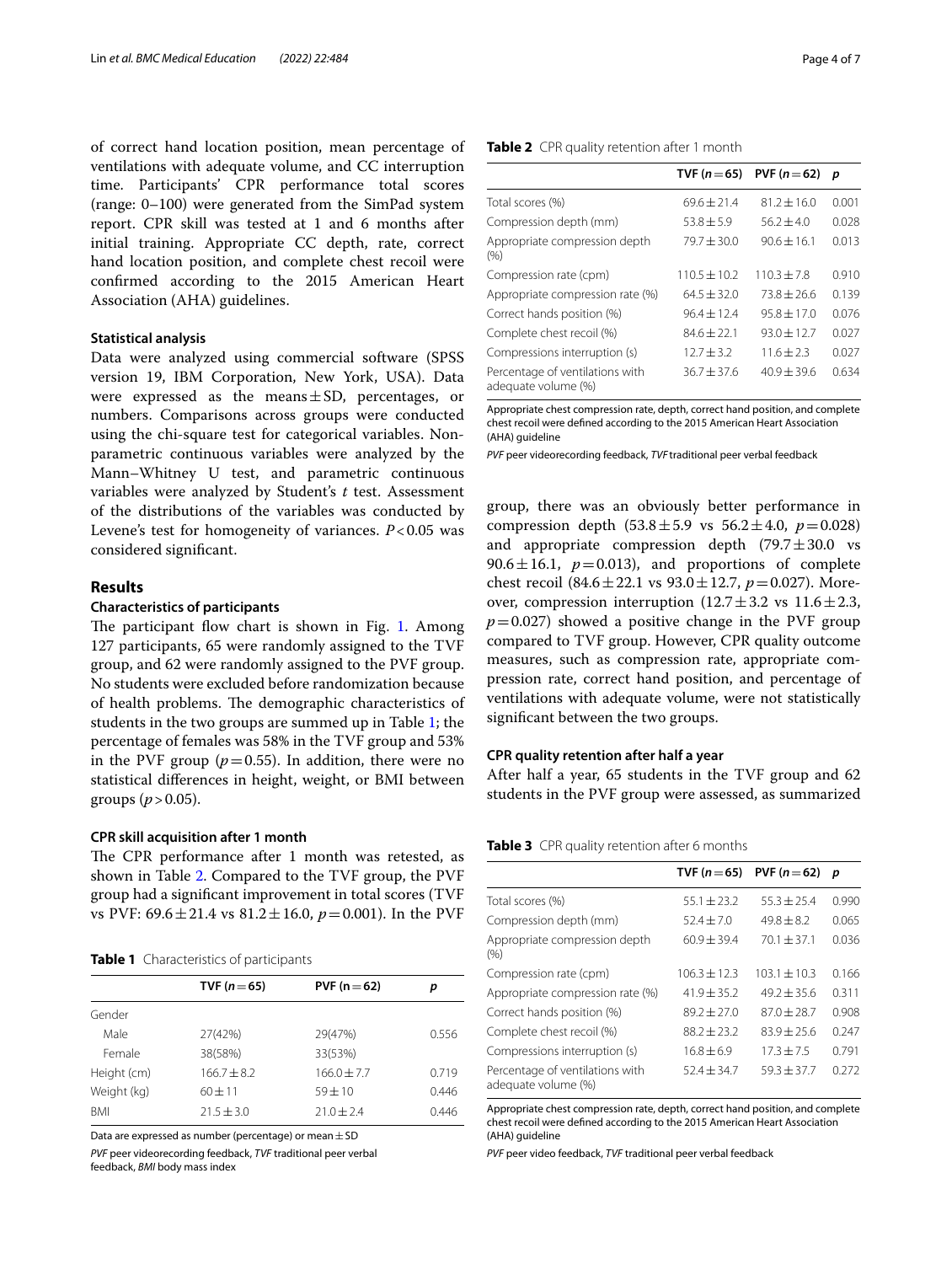in Table [3.](#page-3-2) The quality of CC was significantly decreased after half a year as compared with 1-month performance in both the TVF and PVF groups. As showed in Table [3](#page-3-2), the proportions of appropriate compression depth (TVF vs PVF, 60.9±39.4 vs 70.1±37.1, *p*=0.036) in the PVF group were better compared with those in the TVF group. However, no signifcant diferences were observed in the other outcome measures. In summary, all these results suggested that CPR skill quality retention was obviously decayed in both groups, and there were little statistically signifcant diferences between the two groups after half a year.

#### **Discussion**

In this prospective observational study, we investigated the training efects of PVF training on CPR quality compared with TVF training. We found that the PVF group had a better presentation of CPR skill acquisition than the TVF group, and there was little distinction in half-a-year quality retention. These findings showed that there was an obvious advantage of peer feedback combined with videorecording, which was a good method of CPR training, when compared to the TVF method after training 1 month later.

Our study derived resemblance conclusions with the research by Spence, A.D., et al.  $[11]$ ; they found that the video feedback group had a significantly greater increase in the total score compared to the traditional verbal feedback group after training 1 month later. However, in the study by Spence, A.D., et al., decay of CPR skills and knowledge was not researched further to confirm its long-term consequence. In the present study, we found there was little distinction in half-a-year CPR skill quality retention between the PVF group and TVF group. Anantasit, N., et al. also derived resemblance conclusions with our study; they found that videorecording feedback during individual CPR skills can increase six-week CPR skill acquisition, resulting in higher-quality CPR performance [\[12\]](#page-5-11). The CC quality of the two groups in our study was significantly diminished after half-ayear compared to 1 month, and for this there maybe multiple reasons. Above all, these results may be due to simple declinein CPR technique and knowledge; several studies  $[13-15]$  $[13-15]$  have found that CPR skills decreased along with time without recurring practice. To reduce the decline in CPR skills, training every 1 month might alleviate skill decay, but it is uncertain whether this will lead to better outcomes, if training is refreshed 2, 3, 4, or 5 months. Further data are required to evaluate decline across these time periods. In addition, the decay of CPR skills may be due to the training method, and it's possible that videorecording feedback training might merely improve the short-term ability, while not really contributing contribute to long-term retention. The decay time of CPR skills after peer videorecording feedback training needs to be investigated further.

Peer feedback provides students with opportunities to learn from each other, and there may even be competition among students, which might promote students' interest in learning and improving the quality of training [\[16](#page-5-14)]. However, we can only focus on limited information for this one study; compared to PVF, TVF may leave out some vital information, and comprehensive feedback cannot be delivered to another peer  $[17]$  $[17]$  $[17]$ . The lack of evaluation criteria of verbal feedback provided by peers are limitations that may have impacted CPR skill acquisition [[18\]](#page-6-0).

Videorecording is a helpful instrument for offering feedback, as students can observe their own performance. Their memories of simulation training and verbal feedback received promptly afterward were inadequate, and repeated videorecording revision made them efficient at distinguishing better and worse practice with more profciency and allowed them to provide more comprehensive feedback on their own and peers' practice [[19\]](#page-6-1). Students found that it was easier to provide more specifc feedback when given the opportunity to watch the videorecording immediately after practice [[11](#page-5-10)].

PVF is a better method of motivating reflection: students have an opportunity to consider their own performance and distinguish good and bad practice. An advantage of PVF is that the student can revise it more than once, thereby reinforcing knowledge and skill [\[11](#page-5-10)]. Students in PVF can review their own and peer training videos and discuss their performance, which may provide more comprehensive feedback than that given in the TVF group [\[20\]](#page-6-2). Overall, PVF is an efective way to identify the student's basic skill level which is a quite useful tool as training feedback for the students.

#### **Limitations**

There are some limitations to this study. First, although we used manikin simulation training, we did not examine the CPR skill under real clinical resuscitations. The experience of compressions, and the controls and power diverge to a certain degree between manikins and humans, and this transformation may have afected the students' CPR skill performances. Second, the objects of the study were medical students, and we believe that CPR performances among diferent populations, such as the public, need also to be assessed.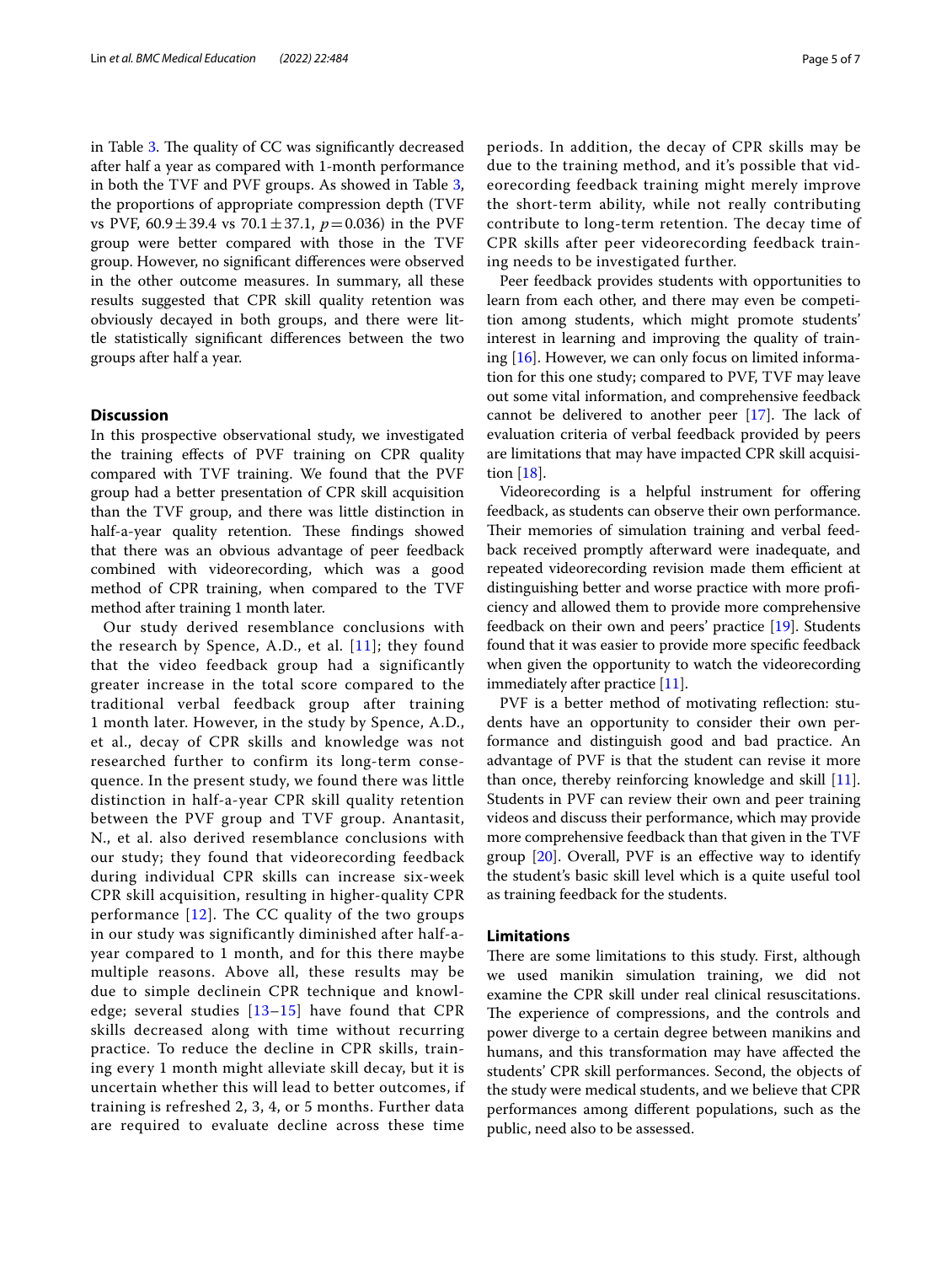### **Conclusion**

This observational study suggested that the PVF group CPR performance was obviously better than that with TVF after training for 1 month, with a signifcant improvement in total scores, compression depth, appropriate compression depth, proportions of complete chest recoil, and compression interruption. Compared to TVF, PVF was more efective in enhancing CPR skill acquisition. After six months, CPR skill quality retention was obviously reduced in both groups, and there was little signifcant diference between the two groups.

#### **Abbreviations**

CPR: Cardiopulmonary Resuscitation; PVF: Peer Videorecording Feedback training; TVF: Traditional peer Verbal Feedback training; OHCA: Out-of-Hospital Cardiac Arrest; BMI: Body Mass Index; AHA: American Heart Association; CC: Chest Compression.

#### **Acknowledgements**

We would like to thank all staff of the American Heart Association Emergency Cardiovascular Care Training Center (Zhongnan Hospital of Wuhan University) and the students of the medical college of Wuhan University, whose efforts made this study possible. We thank LetPub ([www.letpub.com\)](http://www.letpub.com) for its linguistic assistance during the preparation of this manuscript.

#### **Authors' contributions**

All co-authors have approved the submitted version and they have agreed both to be personally accountable for the author's own contributions and to ensure that questions related to the accuracy or integrity of any part of the work. L.L: Conceptualization, Writing—Original Draft. S.N: Writing— Review & Editing, Software, Methodology, Formal analysis. Y.L: Investigation, Data Curation, Formal analysis. J.X: Investigation. B.M: Data Curation. D.X: Data Curation, X.J: Supervision, Project administration. Y.Z: Supervision, Validation. The author(s) read and approved the fnal manuscript.

#### **Funding**

Not applicable.

#### **Availability of data and materials**

The datasets used and/or analyzed during the current study are available from the corresponding author on reasonable request.

#### **Declarations**

#### **Ethics approval and consent to participate**

The research protocol was approved by the Medical Ethics Committee of Zhongnan Hospital of Wuhan University. (IRB number: 2020116 K), and all participants provided written informed consent to participate in this study. All procedures were performed in accordance with relevant guidelines.

#### **Consent for publication**

Not applicable.

#### **Competing interests**

The authors declare that they have no competing interests.

#### **Author details**

<sup>1</sup> Emergency Center, Zhongnan Hospital of Wuhan University, 169 Donghu Road, Hubei 430071 Wuhan, China. <sup>2</sup> Hubei Clinical Research Center for Emergency and Resuscitation, Zhongnan Hospital of Wuhan University, 169 Donghu Road, Wuhan 430071, Hubei, China. <sup>3</sup>The Second Clinical College of Wuhan University, Wuhan 430071, Hubei, China.

#### Received: 11 November 2021 Accepted: 13 June 2022 Published online: 22 June 2022

#### **References**

- <span id="page-5-0"></span>1. Berdowski J, Berg RA, Tijssen JG, et al. Global incidences of out-of-hospital cardiac arrest and survival rates: Systematic review of 67 prospective studies. Resuscitation. 2010;81(11):1479–87. [https://doi.org/10.1016/j.](https://doi.org/10.1016/j.resuscitation.2010.08.006) [resuscitation.2010.08.006](https://doi.org/10.1016/j.resuscitation.2010.08.006) PublishedOnlineFirst:2010/09/11.
- <span id="page-5-1"></span>2. Duval S, Pepe PE, Aufderheide TP, et al. Optimal Combination of Compression Rate and Depth During Cardiopulmonary Resuscitation for Functionally Favorable Survival. JAMA Cardiol. 2019;4(9):900–8. [https://doi.org/10.](https://doi.org/10.1001/jamacardio.2019.2717) [1001/jamacardio.2019.2717](https://doi.org/10.1001/jamacardio.2019.2717) PublishedOnlineFirst:2019/08/15.
- <span id="page-5-2"></span>3. Sutton RM, Friess SH, Bhalala U, et al. Hemodynamic directed CPR improves short-term survival from asphyxia-associated cardiac arrest. Resuscitation. 2013;84(5):696–701. [https://doi.org/10.1016/j.resuscitation.](https://doi.org/10.1016/j.resuscitation.2012.10.023) [2012.10.023](https://doi.org/10.1016/j.resuscitation.2012.10.023) PublishedOnlineFirst:2012/11/13.
- <span id="page-5-3"></span>4. Sasson C, Rogers MA, Dahl J, et al. Predictors of survival from out-of-hospital cardiac arrest: a systematic review and meta-analysis. Circ Cardiovasc Qual Outcomes. 2010;3(1):63–81. [https://doi.org/10.1161/circoutcomes.](https://doi.org/10.1161/circoutcomes.109.889576) [109.889576](https://doi.org/10.1161/circoutcomes.109.889576) PublishedOnlineFirst:2010/02/04.
- <span id="page-5-4"></span>5. Issenberg SB, McGaghie WC, Petrusa ER, et al. Features and uses of high-fdelity medical simulations that lead to efective learning: a BEME systematic review. Med Teach. 2005;27(1):10–28. [https://doi.org/10.1080/](https://doi.org/10.1080/01421590500046924) [01421590500046924](https://doi.org/10.1080/01421590500046924) PublishedOnlineFirst:2005/09/09.
- <span id="page-5-5"></span>6. Meaney PA, Sutton RM, Tsima B, et al. Training hospital providers in basic CPR skills in Botswana: acquisition, retention and impact of novel training techniques. Resuscitation. 2012;83(12):1484–90. [https://doi.org/10.1016/j.](https://doi.org/10.1016/j.resuscitation.2012.04.014) [resuscitation.2012.04.014](https://doi.org/10.1016/j.resuscitation.2012.04.014) PublishedOnlineFirst:2012/05/09.
- <span id="page-5-6"></span>7. Cheng A, Brown LL, Duff JP, et al. Improving cardiopulmonary resuscitation with a CPR feedback device and refresher simulations (CPR CARES Study): a randomized clinical trial. JAMA Pediatr. 2015;169(2):137–44. <https://doi.org/10.1001/jamapediatrics.2014.2616> PublishedOnlineFirst:2014/12/23.
- <span id="page-5-7"></span>8. Perkins GD, Hulme J, Bion JF. Peer-led resuscitation training for healthcare students: a randomised controlled study. Intensive Care Med. 2002;28(6):698–700.<https://doi.org/10.1007/s00134-002-1291-9> PublishedOnlineFirst:2002/07/11.
- <span id="page-5-8"></span>9. Harvey PR, Higenbottam CV, Owen A, et al. Peer-led training and assessment in basic life support for healthcare students: synthesis of literature review and ffteen years practical experience. Resuscitation. 2012;83(7):894–9.<https://doi.org/10.1016/j.resuscitation.2012.01.013> PublishedOnlineFirst:2012/01/31.
- <span id="page-5-9"></span>10. Charlier N, Van Der Stock L, Iserbyt P. Peer-assisted Learning in Cardiopulmonary Resuscitation: The Jigsaw Model. J Emerg Med. 2016;50(1):67–73.<https://doi.org/10.1016/j.jemermed.2015.04.002> PublishedOnlineFirst:2015/06/24.
- <span id="page-5-10"></span>11. Spence AD, Derbyshire S, Walsh IK, et al. Does video feedback analysis improve CPR performance in phase 5 medical students? BMC Med Educ. 2016;16(1):203. <https://doi.org/10.1186/s12909-016-0726-x> PublishedOnlineFirst:2016/08/16.
- <span id="page-5-11"></span>12. Anantasit N, Vaewpanich J, Kuptanon T, et al. Improvement of Skills in Cardiopulmonary Resuscitation of Pediatric Residents by Recorded Video Feedbacks. Indian J Pediatr. 2016;83(11):1242–7. [https://doi.org/10.1007/](https://doi.org/10.1007/s12098-016-2133-z) [s12098-016-2133-z](https://doi.org/10.1007/s12098-016-2133-z) PublishedOnlineFirst:2016/05/14.
- <span id="page-5-12"></span>13. Anderson R, Sebaldt A, Lin Y, et al. Optimal training frequency for acquisition and retention of high-quality CPR skills: A randomized trial. Resuscitation. 2019;135:153–61. [https://doi.org/10.1016/j.resuscitation.2018.10.](https://doi.org/10.1016/j.resuscitation.2018.10.033) [033](https://doi.org/10.1016/j.resuscitation.2018.10.033) PublishedOnlineFirst:2018/11/06.
- 14. Nishiyama C, Iwami T, Murakami Y, et al. Efectiveness of simplifed 15-min refresher BLS training program: a randomized controlled trial. Resuscitation. 2015;90:56–60.<https://doi.org/10.1016/j.resuscitation.2015.02.015> PublishedOnlineFirst:2015/03/01.
- <span id="page-5-13"></span>15. Mpotos N, De Wever B, Cleymans N, et al. Repetitive sessions of formative self-testing to refresh CPR skills: a randomised non-inferiority trial. Resuscitation. 2014;85(9):1282–6. [https://doi.org/10.1016/j.resuscitation.2014.](https://doi.org/10.1016/j.resuscitation.2014.06.011) [06.011](https://doi.org/10.1016/j.resuscitation.2014.06.011) PublishedOnlineFirst:2014/07/02.
- <span id="page-5-14"></span>16. Abbas F, Sawaf B, Hanafi I, et al. Peers versus professional training of basic life support in Syria: a randomized controlled trial. BMC Med Educ. 2018;18(1):142. <https://doi.org/10.1186/s12909-018-1241-z> PublishedOnlineFirst:2018/06/20.
- <span id="page-5-15"></span>17. Li Q, Ma EL, Liu J, et al. Pre-training evaluation and feedback improve medical students' skills in basic life support. Med Teach. 2011;33(10):e549–55.<https://doi.org/10.3109/0142159X.2011.600360> PublishedOnlineFirst:2011/09/29.